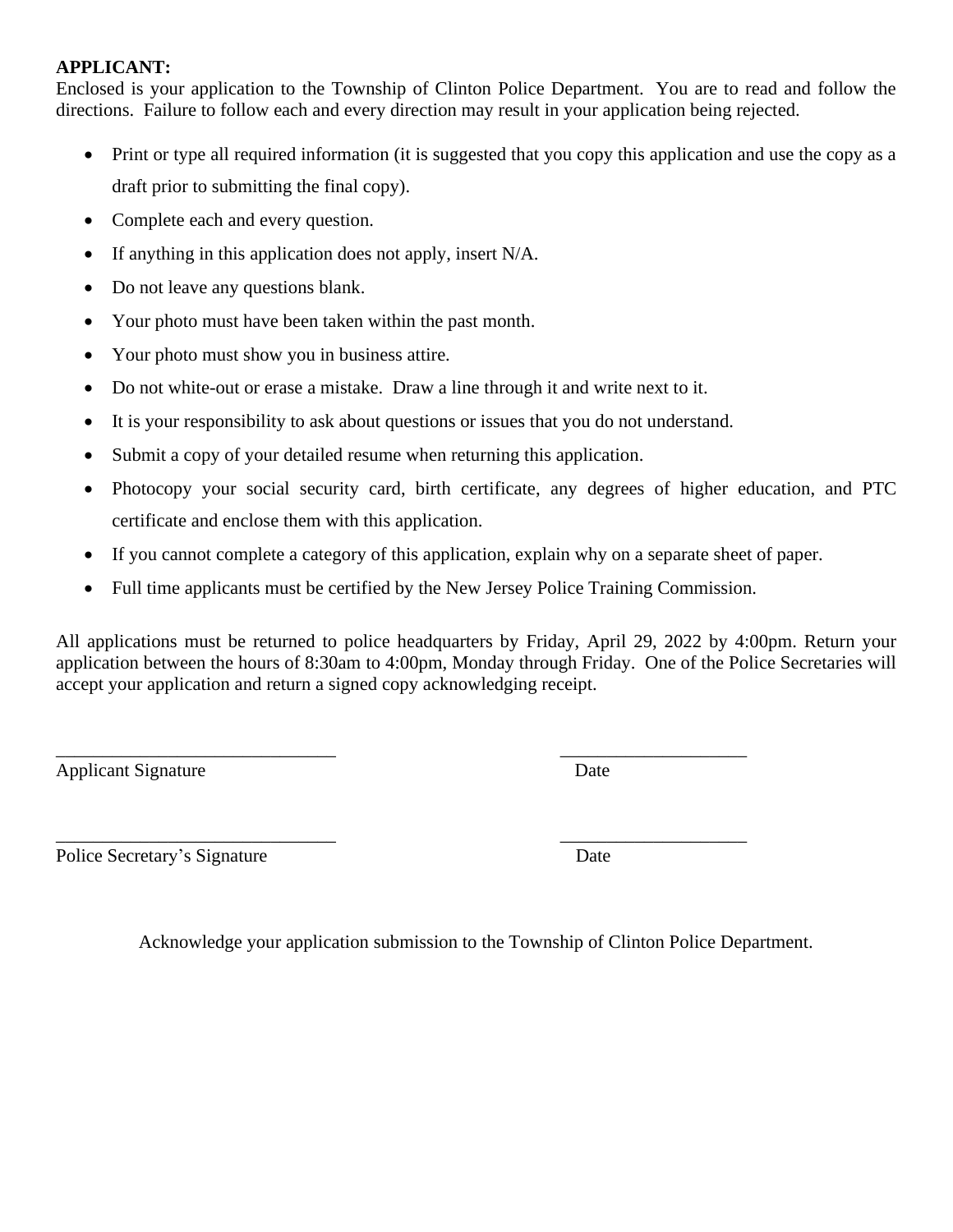#### **TOWNSHIP OF CLINTON Hunterdon County**

#### **DEPARTMENT OF POLICE Release Authorization**

I, \_\_\_\_\_\_\_\_\_\_\_, am making application for appointment to the Township of Clinton Police Department. As a result, an investigation is being conducted to determine my eligibility. I do hereby authorize a review and full disclosure of all records and information concerning myself, whether the said records or information is of a public, private, or confidential nature.

I also authorize and request every person, firm, company, corporation, governmental agency, court, association, or institution having control of any documents, records, and/or other information pertaining to me, to furnish to the said Municipality, County Prosecutor's Office, and/or the Department of Law and Public Safety and such information, formal or informal, pending or closed, or any other pertinent data, and to permit the said Municipality, County Prosecutor's Office and/or the Department of Law and Public Safety or their representatives to inspect and make copies of such documents, records, and other information.

I hereby release, discharge, and exonerate the said Municipality, County Prosecutor's Office, and the Department of Law and Public Safety, their representatives, and any other person so furnishing information from any and all liability of every nature and kind arising out of the furnishing, inspection, or collecting of such documents, records, and any other information or the investigation made by the said Municipality, the County Prosecutor's Office, and/or the Department of Law and Public Safety.

I understand that any information obtained by a personal history background investigation which is developed directly or indirectly, in whole or part, upon this authorization and release will be considered in determining my suitability for employment by the Township of Clinton.

I have read and fully understand the contents of this "**Authorization & Release."**

| Subscribed and sworn before me |                                 |  |
|--------------------------------|---------------------------------|--|
| on this<br>day of              | Signature - include maiden name |  |
| Notary Public of New Jersey.   |                                 |  |
| My commission expires          |                                 |  |

Print or type name of Notary) Signature and affix notarial seal.) Address:

| Phone Number:      |  |
|--------------------|--|
| Date of Birth:     |  |
| Social Security #  |  |
| Driver's License # |  |
| E-Mail:            |  |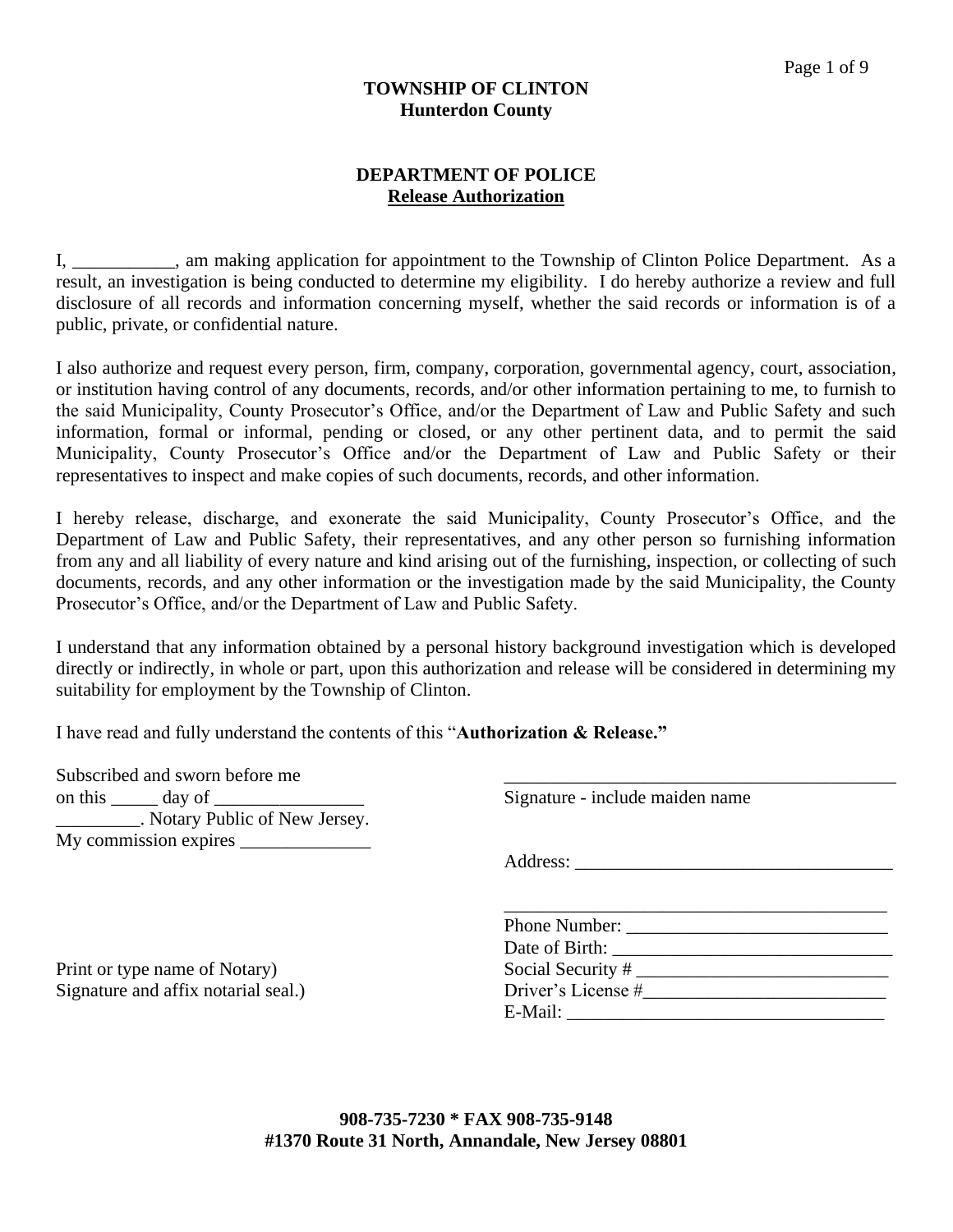## Page 2 of 9

# **INSTRUCTION TO APPLICANT**

Answer all questions completely. Type or print clearly. Attach additional sheets where necessary.

## **1. PERSONAL HISTORY**

|                    | b) Are you a resident of New Jersey? Yes _____ No _____                                          |                                                                                                                                                                                              |  |  |
|--------------------|--------------------------------------------------------------------------------------------------|----------------------------------------------------------------------------------------------------------------------------------------------------------------------------------------------|--|--|
|                    |                                                                                                  |                                                                                                                                                                                              |  |  |
|                    |                                                                                                  |                                                                                                                                                                                              |  |  |
|                    | d) Complete address to which you wish mail sent:                                                 |                                                                                                                                                                                              |  |  |
|                    |                                                                                                  |                                                                                                                                                                                              |  |  |
|                    |                                                                                                  | f) Are you physically able to perform the various aspects of the position of police officer?                                                                                                 |  |  |
|                    | you have ever legally changed your name, give date, place, and court.                            | g) List all other names you have used, including nicknames. If female, list maiden name. If you<br>have ever worked or were educated under another name, please supply that name as well. If |  |  |
|                    |                                                                                                  |                                                                                                                                                                                              |  |  |
|                    |                                                                                                  |                                                                                                                                                                                              |  |  |
|                    |                                                                                                  |                                                                                                                                                                                              |  |  |
|                    |                                                                                                  |                                                                                                                                                                                              |  |  |
|                    | j) Are you a U.S. citizen? Yes _____ No _____<br>Naturalized citizen? $Yes \_\_ No \_\_ No \_\_$ |                                                                                                                                                                                              |  |  |
| k) Marital Status: | Widowed ____ Divorced ____ Separated ____                                                        | Single _____ Married _____ Date _____ # of Children _____                                                                                                                                    |  |  |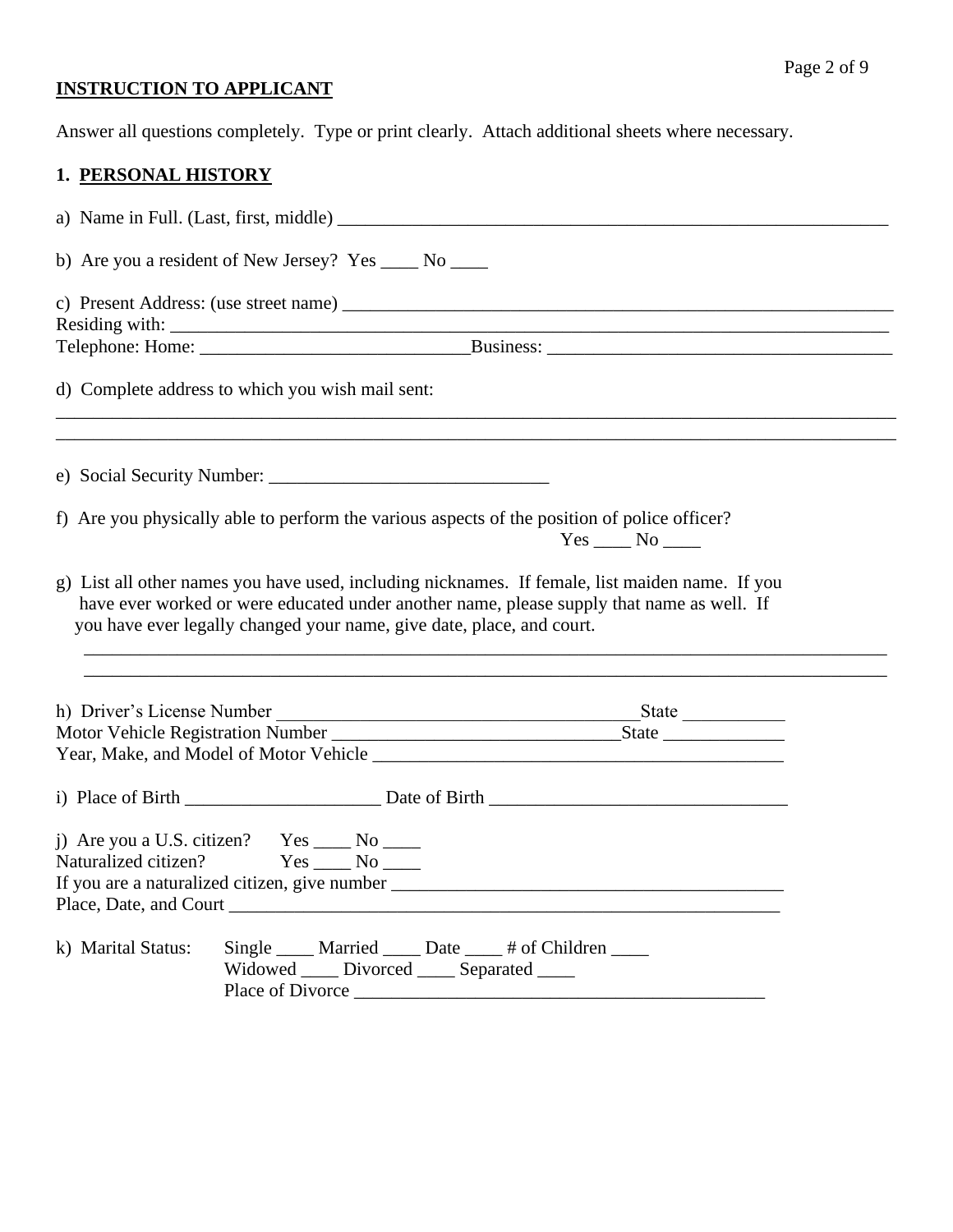## **2. CORPORATION MEMBERSHIP AND BUSINESS INTERESTS**

a) List all stockholdings owned valued at more than \$100.

| <b>Company</b>                                              | <b>Number of Shares</b>                                                                                                                                                                              |
|-------------------------------------------------------------|------------------------------------------------------------------------------------------------------------------------------------------------------------------------------------------------------|
|                                                             |                                                                                                                                                                                                      |
| If "no," please explain:                                    | b) Are all tax payments required to be made by you current? Yes____ No ____<br><u> 1989 - Jan Barnett, mars eta industrial eta industrial eta industrial eta industrial eta industrial eta indus</u> |
| make payments. Include personal loans.                      | c) List all charge accounts, credit cards or other outstanding debts on which you are required to                                                                                                    |
| <b>Company</b>                                              | <b>Address</b><br><b>Amount Owed</b>                                                                                                                                                                 |
|                                                             | d) List outstanding judgments or liens, and provide the date, name of judgment creditor or lien or, amount,<br>docket number or book and page number of record, name of court or place of record.    |
| If "yes," please give date and name and location of court:  | e) Have you now or have you ever been adjudicated bankrupt? Yes____ No ____                                                                                                                          |
| If yes, list agency that refused and reason(s) for refusal: | f) Have you ever been turned down for a loan? Yes ______ No ______                                                                                                                                   |
| <b>3. MILITARY RECORD</b>                                   |                                                                                                                                                                                                      |
|                                                             | a) Have you ever served on active duty in the Armed Forces of the United States?                                                                                                                     |
|                                                             |                                                                                                                                                                                                      |
|                                                             |                                                                                                                                                                                                      |
|                                                             | c) Are you a member of the Reserve or National Guard? Yes ______ No _____                                                                                                                            |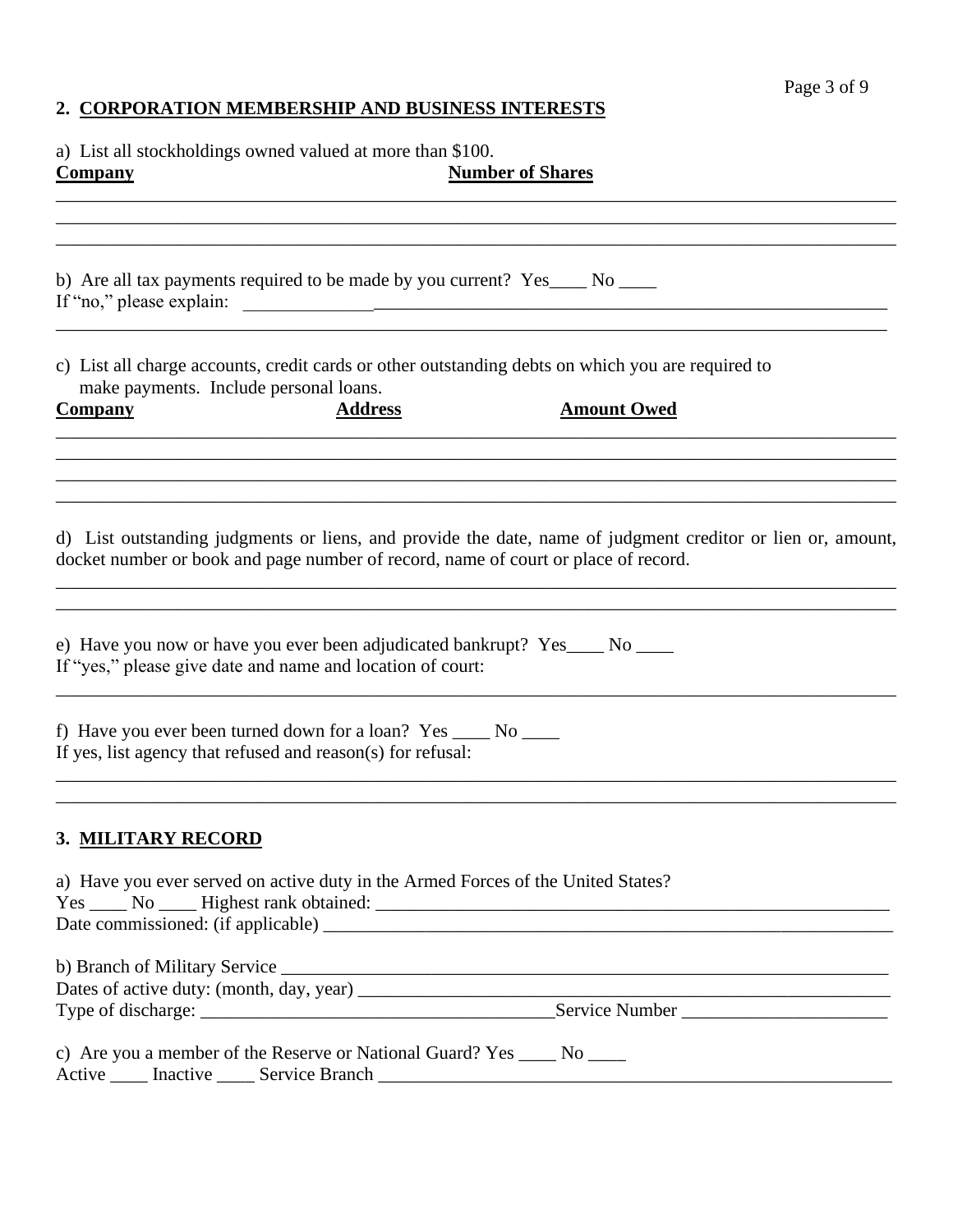d) Have you ever been classified 1-Y (registrant qualified for military service only in time of war or national emergency) or 4-F (registrant not qualified for any military service)? If "yes," furnish reasons. Yes \_\_\_\_\_ No \_\_\_\_ \_\_\_\_\_\_\_\_\_\_\_\_\_\_\_\_\_\_\_\_\_\_\_\_\_\_\_\_\_\_\_\_\_\_\_\_\_\_\_\_\_\_\_\_\_\_\_\_\_\_\_\_\_\_\_\_\_\_\_\_\_\_\_\_\_\_\_\_\_\_\_\_\_\_\_\_\_\_\_\_\_\_\_\_\_\_\_\_\_\_

| e) Have you ever been court marshaled? Yes _         |  |
|------------------------------------------------------|--|
| If "yes," please give unit, charges, and disposition |  |

\_\_\_\_\_\_\_\_\_\_\_\_\_\_\_\_\_\_\_\_\_\_\_\_\_\_\_\_\_\_\_\_\_\_\_\_\_\_\_\_\_\_\_\_\_\_\_\_\_\_\_\_\_\_\_\_\_\_\_\_\_\_\_\_\_\_\_\_\_\_\_\_\_\_\_\_\_\_\_\_\_\_\_\_\_\_\_\_\_\_

#### **4. EDUCATION**

a) Did you graduate from High School? Yes \_\_\_\_ No \_\_\_\_ Month/Year \_\_\_\_\_\_\_\_\_ Highest grade completed \_\_\_\_\_\_\_ Name and address of last high school attended \_\_\_\_\_\_\_\_\_\_\_\_\_\_\_\_\_\_\_\_\_\_\_\_\_\_\_\_\_\_\_\_\_\_\_\_\_\_\_\_\_\_\_\_\_\_\_\_\_\_\_\_

\_\_\_\_\_\_\_\_\_\_\_\_\_\_\_\_\_\_\_\_\_\_\_\_\_\_\_\_\_\_\_\_\_\_\_\_\_\_\_\_\_\_\_\_\_\_\_\_\_\_\_\_\_\_\_\_\_\_\_\_\_\_\_\_\_\_\_\_\_\_\_\_\_\_\_\_\_\_\_\_\_\_\_\_\_\_\_\_\_\_

b) In chronological order, starting with the most recent institution attended, list the name(s), address(es), degree(s), major(s), number of credits attained, *EXACT* Grade Point Average, and date(s) attended of all colleges and universities you have ever attended, taken courses at, etc.

\_\_\_\_\_\_\_\_\_\_\_\_\_\_\_\_\_\_\_\_\_\_\_\_\_\_\_\_\_\_\_\_\_\_\_\_\_\_\_\_\_\_\_\_\_\_\_\_\_\_\_\_\_\_\_\_\_\_\_\_\_\_\_\_\_\_\_\_\_\_\_\_\_\_\_\_\_\_\_\_\_\_\_\_\_\_\_\_\_\_ \_\_\_\_\_\_\_\_\_\_\_\_\_\_\_\_\_\_\_\_\_\_\_\_\_\_\_\_\_\_\_\_\_\_\_\_\_\_\_\_\_\_\_\_\_\_\_\_\_\_\_\_\_\_\_\_\_\_\_\_\_\_\_\_\_\_\_\_\_\_\_\_\_\_\_\_\_\_\_\_\_\_\_\_\_\_\_\_\_\_ \_\_\_\_\_\_\_\_\_\_\_\_\_\_\_\_\_\_\_\_\_\_\_\_\_\_\_\_\_\_\_\_\_\_\_\_\_\_\_\_\_\_\_\_\_\_\_\_\_\_\_\_\_\_\_\_\_\_\_\_\_\_\_\_\_\_\_\_\_\_\_\_\_\_\_\_\_\_\_\_\_\_\_\_\_\_\_\_\_\_ \_\_\_\_\_\_\_\_\_\_\_\_\_\_\_\_\_\_\_\_\_\_\_\_\_\_\_\_\_\_\_\_\_\_\_\_\_\_\_\_\_\_\_\_\_\_\_\_\_\_\_\_\_\_\_\_\_\_\_\_\_\_\_\_\_\_\_\_\_\_\_\_\_\_\_\_\_\_\_\_\_\_\_\_\_\_\_\_\_\_

\_\_\_\_\_\_\_\_\_\_\_\_\_\_\_\_\_\_\_\_\_\_\_\_\_\_\_\_\_\_\_\_\_\_\_\_\_\_\_\_\_\_\_\_\_\_\_\_\_\_\_\_\_\_\_\_\_\_\_\_\_\_\_\_\_\_\_\_\_\_\_\_\_\_\_\_\_\_\_\_\_\_\_\_\_\_\_\_\_\_ \_\_\_\_\_\_\_\_\_\_\_\_\_\_\_\_\_\_\_\_\_\_\_\_\_\_\_\_\_\_\_\_\_\_\_\_\_\_\_\_\_\_\_\_\_\_\_\_\_\_\_\_\_\_\_\_\_\_\_\_\_\_\_\_\_\_\_\_\_\_\_\_\_\_\_\_\_\_\_\_\_\_\_\_\_\_\_\_\_\_ \_\_\_\_\_\_\_\_\_\_\_\_\_\_\_\_\_\_\_\_\_\_\_\_\_\_\_\_\_\_\_\_\_\_\_\_\_\_\_\_\_\_\_\_\_\_\_\_\_\_\_\_\_\_\_\_\_\_\_\_\_\_\_\_\_\_\_\_\_\_\_\_\_\_\_\_\_\_\_\_\_\_\_\_\_\_\_\_\_\_ \_\_\_\_\_\_\_\_\_\_\_\_\_\_\_\_\_\_\_\_\_\_\_\_\_\_\_\_\_\_\_\_\_\_\_\_\_\_\_\_\_\_\_\_\_\_\_\_\_\_\_\_\_\_\_\_\_\_\_\_\_\_\_\_\_\_\_\_\_\_\_\_\_\_\_\_\_\_\_\_\_\_\_\_\_\_\_\_\_\_

c) Other schools or training (for example: trade, vocational, armed forces, or business). Give names and locations (city, state, and zip code) of the schools attended, subjects studied, number of class hours of instruction, certificates, and any other pertinent data.

| Knowledge. Indicate (good, fair, or poor)          | Understanding | Writing | d) Languages other than English: List Language and indicate your knowledge:<br><b>Speaking</b> | <b>Reading</b> | <b>Language</b> |
|----------------------------------------------------|---------------|---------|------------------------------------------------------------------------------------------------|----------------|-----------------|
|                                                    |               |         |                                                                                                |                |                 |
|                                                    |               |         |                                                                                                |                |                 |
|                                                    |               |         |                                                                                                |                |                 |
|                                                    |               |         |                                                                                                |                |                 |
| e) Police Training Certificate: Yes _____ No _____ |               |         |                                                                                                |                |                 |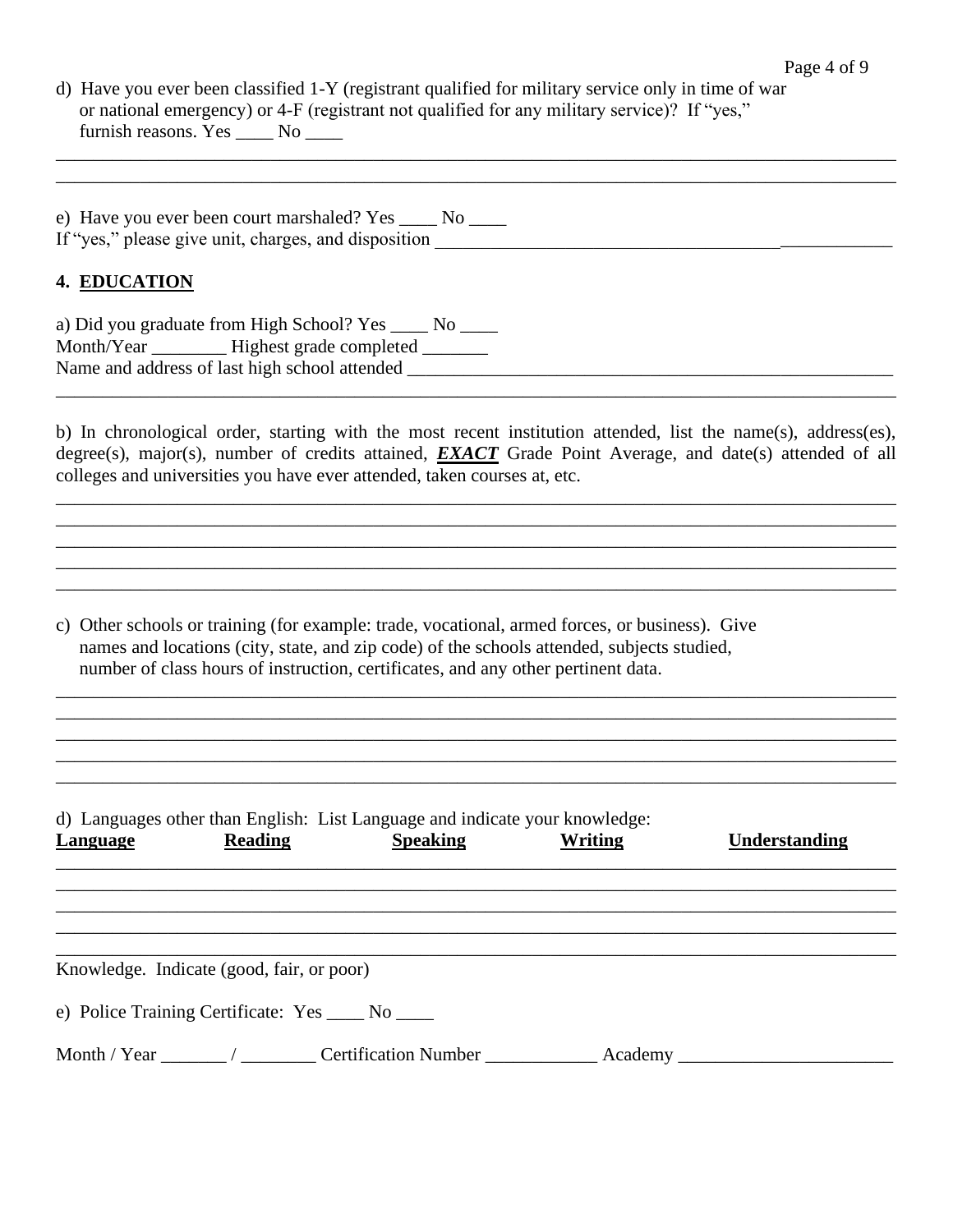## **5. COURT RECORDS**

- a) Have you **EVER** been arrested or charged with **ANY** crime, juvenile offense, disorderly persons offense, misdemeanor, ordinance violation, or **ANY** type of criminal or quasi criminal violation?
- Yes \_\_\_\_ No \_\_\_\_ If "yes," please state:

| <b>Place and Department</b>      | <b>Charge</b> | <b>Final Disposition</b>                 | <b>Details</b>                                                                                                                                                                                                                                                                                                                                                                                                                                                                                                                                                                                                                                                                                                                                                                                                                                                                                                             |
|----------------------------------|---------------|------------------------------------------|----------------------------------------------------------------------------------------------------------------------------------------------------------------------------------------------------------------------------------------------------------------------------------------------------------------------------------------------------------------------------------------------------------------------------------------------------------------------------------------------------------------------------------------------------------------------------------------------------------------------------------------------------------------------------------------------------------------------------------------------------------------------------------------------------------------------------------------------------------------------------------------------------------------------------|
|                                  |               |                                          |                                                                                                                                                                                                                                                                                                                                                                                                                                                                                                                                                                                                                                                                                                                                                                                                                                                                                                                            |
|                                  |               |                                          |                                                                                                                                                                                                                                                                                                                                                                                                                                                                                                                                                                                                                                                                                                                                                                                                                                                                                                                            |
| <b>Date</b> Place and Department | <b>Charge</b> | <b>Details</b>                           |                                                                                                                                                                                                                                                                                                                                                                                                                                                                                                                                                                                                                                                                                                                                                                                                                                                                                                                            |
|                                  |               |                                          |                                                                                                                                                                                                                                                                                                                                                                                                                                                                                                                                                                                                                                                                                                                                                                                                                                                                                                                            |
|                                  |               |                                          |                                                                                                                                                                                                                                                                                                                                                                                                                                                                                                                                                                                                                                                                                                                                                                                                                                                                                                                            |
|                                  |               |                                          |                                                                                                                                                                                                                                                                                                                                                                                                                                                                                                                                                                                                                                                                                                                                                                                                                                                                                                                            |
| body?<br>$Yes \_\_No \_\_$       |               |                                          |                                                                                                                                                                                                                                                                                                                                                                                                                                                                                                                                                                                                                                                                                                                                                                                                                                                                                                                            |
|                                  |               |                                          |                                                                                                                                                                                                                                                                                                                                                                                                                                                                                                                                                                                                                                                                                                                                                                                                                                                                                                                            |
|                                  |               |                                          |                                                                                                                                                                                                                                                                                                                                                                                                                                                                                                                                                                                                                                                                                                                                                                                                                                                                                                                            |
|                                  |               |                                          |                                                                                                                                                                                                                                                                                                                                                                                                                                                                                                                                                                                                                                                                                                                                                                                                                                                                                                                            |
|                                  |               | Yes ____ No ____ If "yes," please state: | b) Have you EVER been charged with ANY traffic offense (excluding parking tickets)?<br><b>Final Disposition</b><br>c) Has your driver's license or driving privileges EVER been Suspended or Revoked?<br>Yes No If "yes," please state reason(s) and time period of suspension:<br>d) Have you EVER been a plaintiff or defendant in a court action, EVER been under<br>investigation by ANY agency, or subpoenaed by ANY grand jury or investigative<br>If "yes," please give the date, place, court, names of parties involved, nature of action and final disposition.<br>e) Pursuant to the provisions of N.J.S.A. 2C:52-27c, have you EVER filed a petition for the<br>purpose of expunging or sealing court records? Yes No If "yes," please state<br>f) Are you now or have you <b>EVER</b> received treatment or counseling for the use of<br>alcohol or narcotics? Yes ______ No _______ If "yes, please explain: |

\_\_\_\_\_\_\_\_\_\_\_\_\_\_\_\_\_\_\_\_\_\_\_\_\_\_\_\_\_\_\_\_\_\_\_\_\_\_\_\_\_\_\_\_\_\_\_\_\_\_\_\_\_\_\_\_\_\_\_\_\_\_\_\_\_\_\_\_\_\_\_\_\_\_\_\_\_\_\_\_\_\_\_\_\_\_\_\_\_\_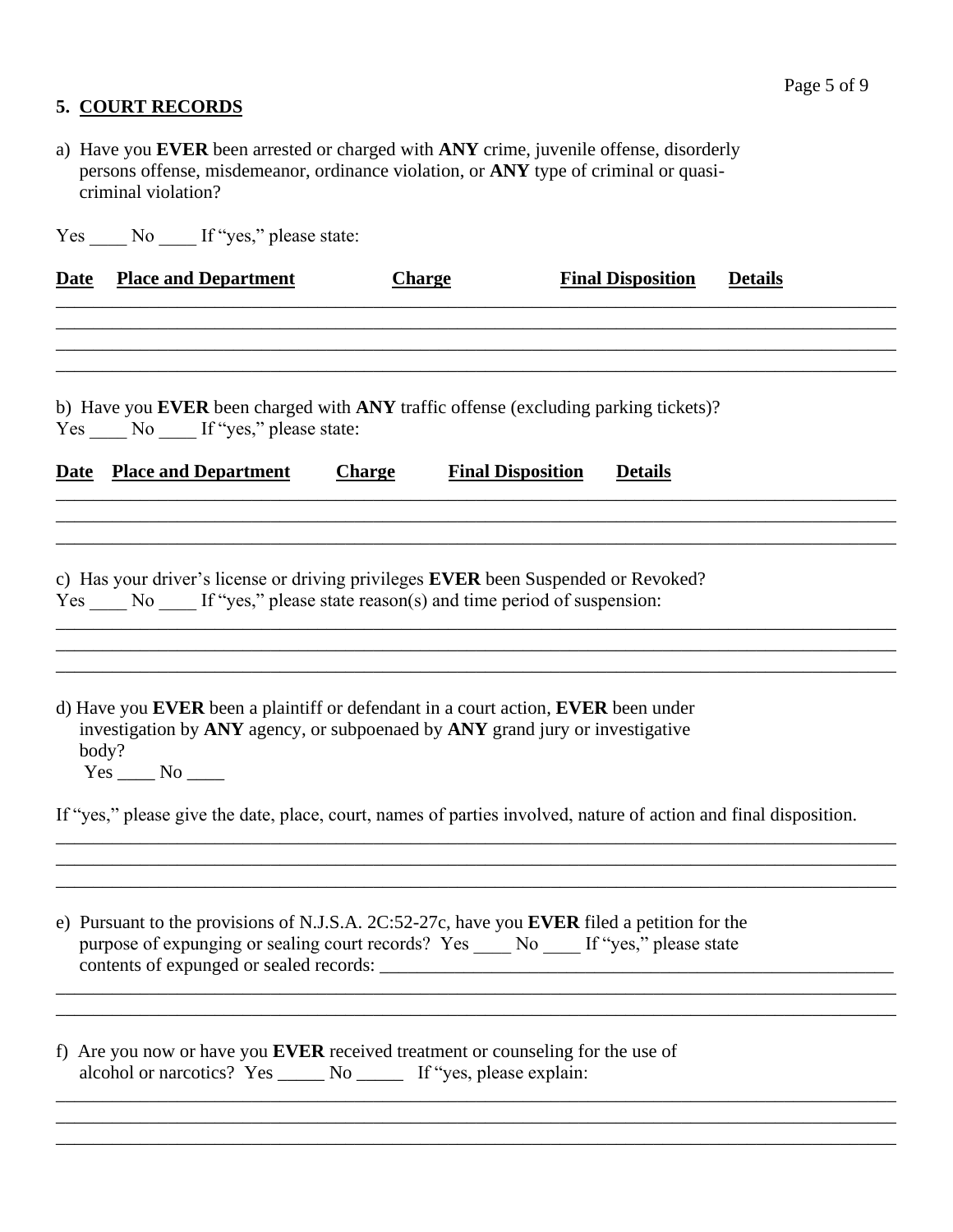g) Have you EVER been disciplined by ANY employer, military establishment, or educational institution for improper conduct? Yes \_\_\_\_\_\_\_ No \_\_\_\_\_\_\_\_ If "yes," please explain:

#### **6. RESIDENCES**

a) List in chronological order **ALL** of your residences in the past 10 years (include addresses while attending school if away from home, and all military addresses on or off base), including present residence.

| $From - To$ | <b>Address</b> | Own or Rent |  |
|-------------|----------------|-------------|--|
|             |                |             |  |
|             |                |             |  |
|             |                |             |  |
|             |                |             |  |

## 7. EMPLOYMENT EXPERIENCE

List below, chronologically, earliest dates first, **EACH AND EVERY** place in which you were employed. Omit none. Give correct full address. Give the dates of idleness between each period of employment, in proper sequence. Include all part-time employment.

| <b>From - To</b> | Name, Address & Phone # of Employer                  | <b>Position</b> | <b>Reason Left</b> |
|------------------|------------------------------------------------------|-----------------|--------------------|
|                  |                                                      |                 |                    |
|                  |                                                      |                 |                    |
|                  |                                                      |                 |                    |
|                  |                                                      |                 |                    |
|                  |                                                      |                 |                    |
|                  |                                                      |                 |                    |
|                  | $\alpha$ portion in $\alpha$ in $\alpha$ in $\alpha$ |                 |                    |

#### 8. POLICE APPLICATIONS

List each and every law enforcement agency/police department to which you have ever submitted an application, including, but not limited to, all federal, state, county, and municipal applications **Date Submitted Address Agency Phone Number Agency**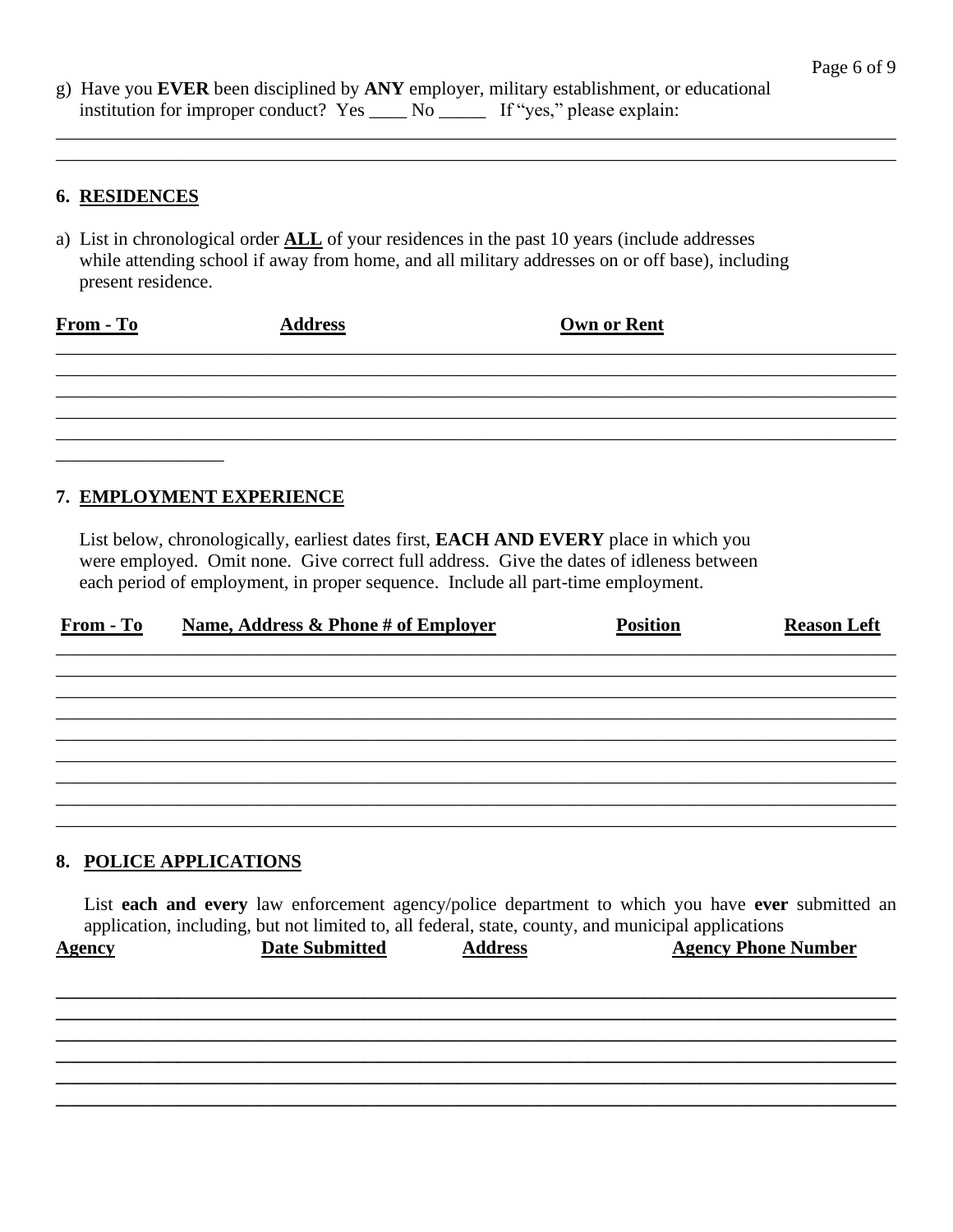#### **9. REFERENCES**

 List five people, who are not related to you, who have definite knowledge of your character and fitness for the position for which you are applying.

| <b>Full Name</b> | <b>Address</b> | <b>Occupation</b> | Tele# | <b>Years Known</b> |
|------------------|----------------|-------------------|-------|--------------------|
|                  |                |                   |       |                    |
|                  |                |                   |       |                    |
|                  |                |                   |       |                    |
|                  |                |                   |       |                    |

#### **10. SOCIAL MEDIA**

List any and all social media accounts (profile names) that are currently active and/or inactive by the applicant, i.e., Facebook, Snap Chat, Instagram, Twitter, YouTube, LinkedIn, and Tic Tok,

**\_\_\_\_\_\_\_\_\_\_\_\_\_\_\_\_\_\_\_\_\_\_\_\_\_\_\_\_\_\_\_\_\_\_\_\_\_\_\_\_\_\_\_\_\_\_\_\_\_\_\_\_\_\_\_\_\_\_\_\_\_\_\_\_\_\_\_\_\_\_\_\_\_\_\_\_\_\_\_\_\_\_\_\_\_\_\_\_\_\_ \_\_\_\_\_\_\_\_\_\_\_\_\_\_\_\_\_\_\_\_\_\_\_\_\_\_\_\_\_\_\_\_\_\_\_\_\_\_\_\_\_\_\_\_\_\_\_\_\_\_\_\_\_\_\_\_\_\_\_\_\_\_\_\_\_\_\_\_\_\_\_\_\_\_\_\_\_\_\_\_\_\_\_\_\_\_\_\_\_\_ \_\_\_\_\_\_\_\_\_\_\_\_\_\_\_\_\_\_\_\_\_\_\_\_\_\_\_\_\_\_\_\_\_\_\_\_\_\_\_\_\_\_\_\_\_\_\_\_\_\_\_\_\_\_\_\_\_\_\_\_\_\_\_\_\_\_\_\_\_\_\_\_\_\_\_\_\_\_\_\_\_\_\_\_\_\_\_\_\_\_**

## **11. CERTIFICATION**

I have completed this application and questionnaire to the best of my knowledge and certify to the Township of Clinton that all information placed thereon is correct. I understand and agree that in the event an offer of employment is made, such offer is contingent upon the securing of additional personal, medical, criminal, and financial information. I am also aware that if any of the foregoing statements made by me are willfully false, I am subject to punishment. I also recognize that any intentional false statements or omissions will be grounds for automatic dismissal.

 $\overline{\phantom{a}}$  , and the contract of the contract of the contract of the contract of the contract of the contract of the contract of the contract of the contract of the contract of the contract of the contract of the contrac

Date Applicant signature in ink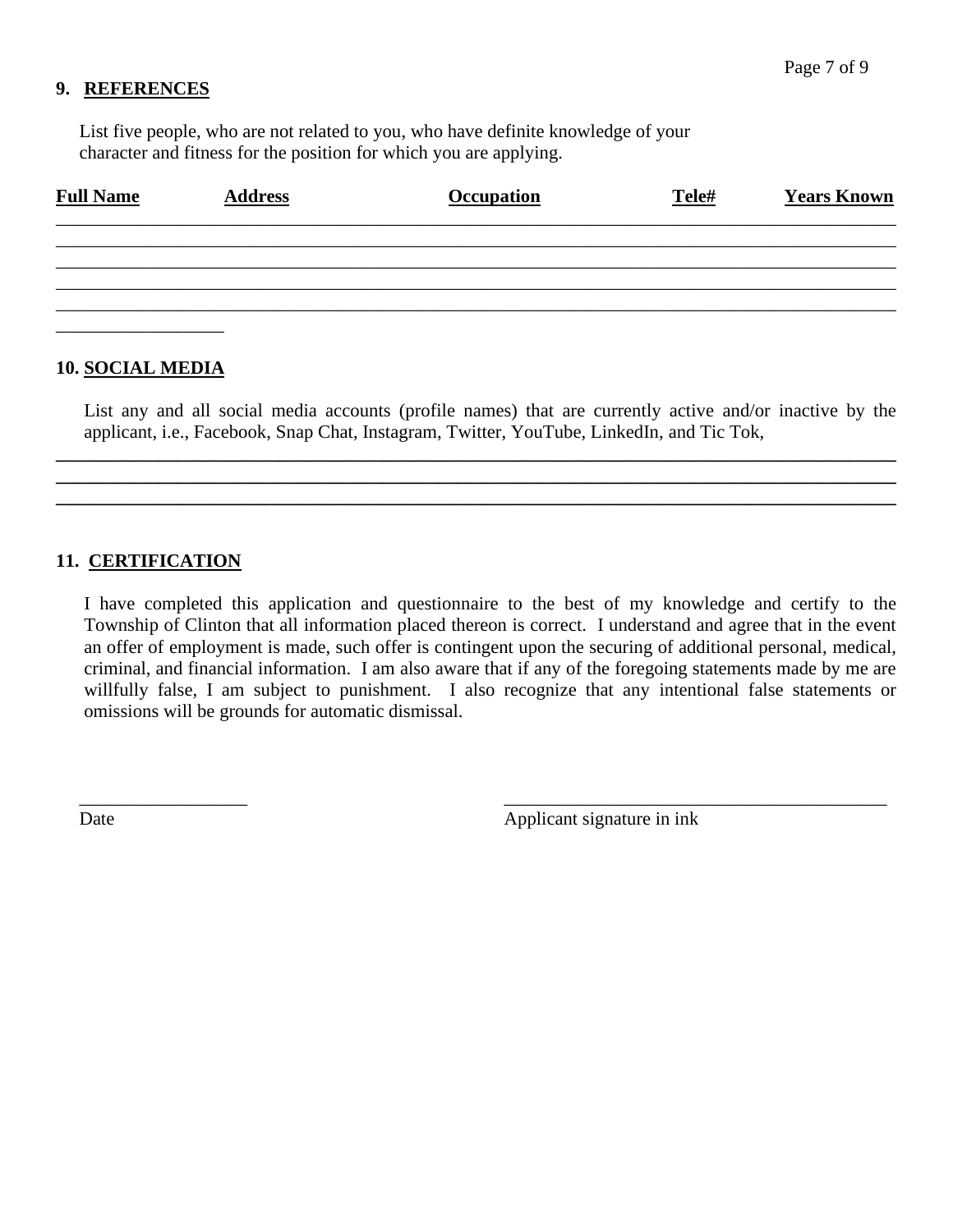# **Voluntary Compliance Information**

The following information may be used for compliance with government selection requirements and for Equal Employment opportunity reports. It will not affect your standing in the testing process.

| Age:                                                  |  |
|-------------------------------------------------------|--|
| <b>Race:</b> Circle your answer below                 |  |
| Prefer not to answer                                  |  |
| American Indian or Alaska Native                      |  |
| Asian                                                 |  |
| <b>Black or African American</b>                      |  |
| Native Hawaiian or other Pacific Islander             |  |
| White                                                 |  |
| Two or more races                                     |  |
| Other                                                 |  |
|                                                       |  |
| <b>Ethnicity:</b> Circle your answer below            |  |
| Prefer not to answer                                  |  |
| Hispanic or Latino                                    |  |
| Not Hispanic or Latino                                |  |
|                                                       |  |
| <b>Gender:</b> Circle your answer below               |  |
| Prefer not to answer                                  |  |
| Female                                                |  |
| Male                                                  |  |
| X or Non-Binary                                       |  |
|                                                       |  |
| <b>Sexual Orientation:</b> Do you identify as LGBTQ+? |  |
| Prefer not to answer                                  |  |

Yes

No